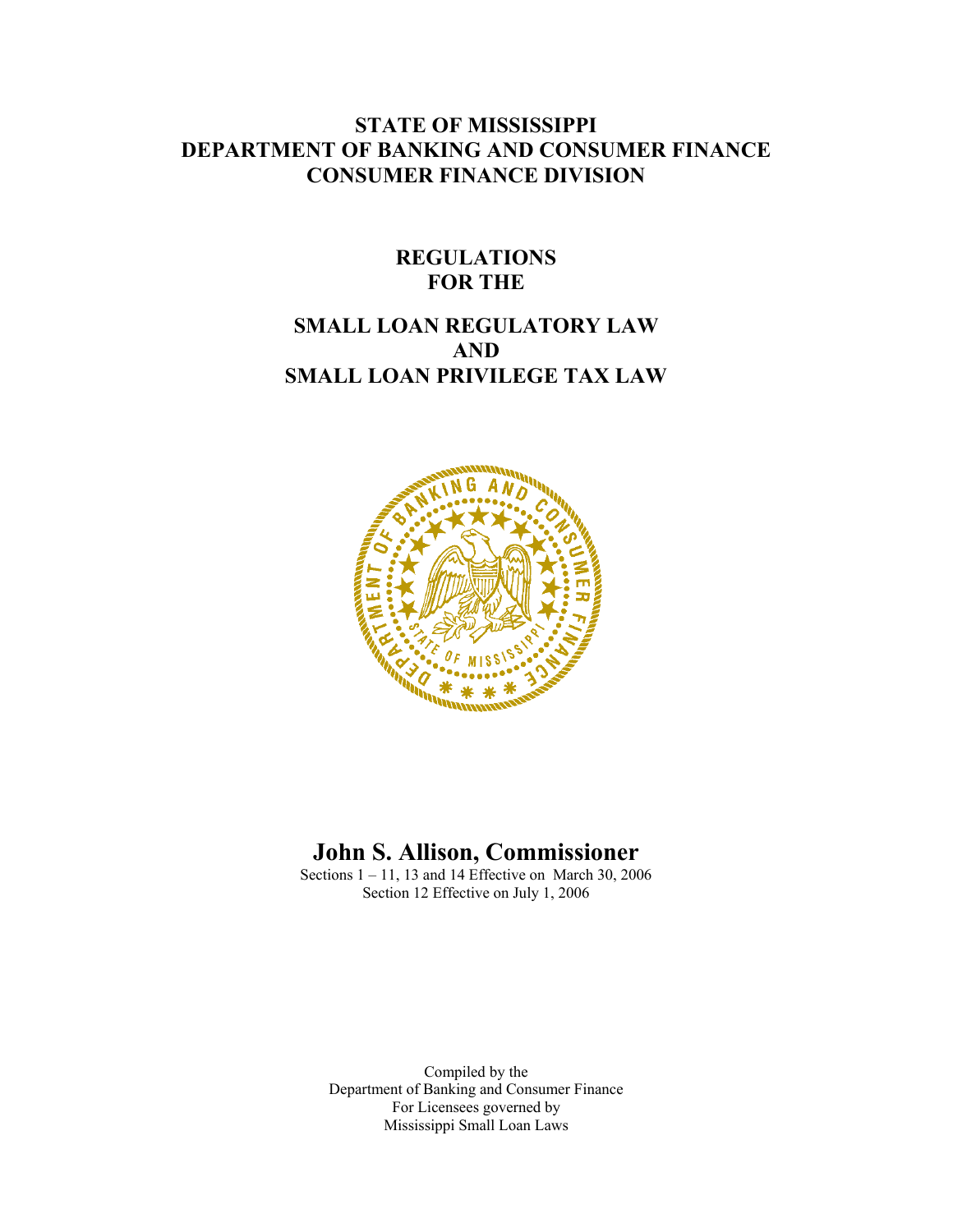# **Regulations Table of Contents**

| <b>SECTION 13.</b> |  |  |
|--------------------|--|--|
|                    |  |  |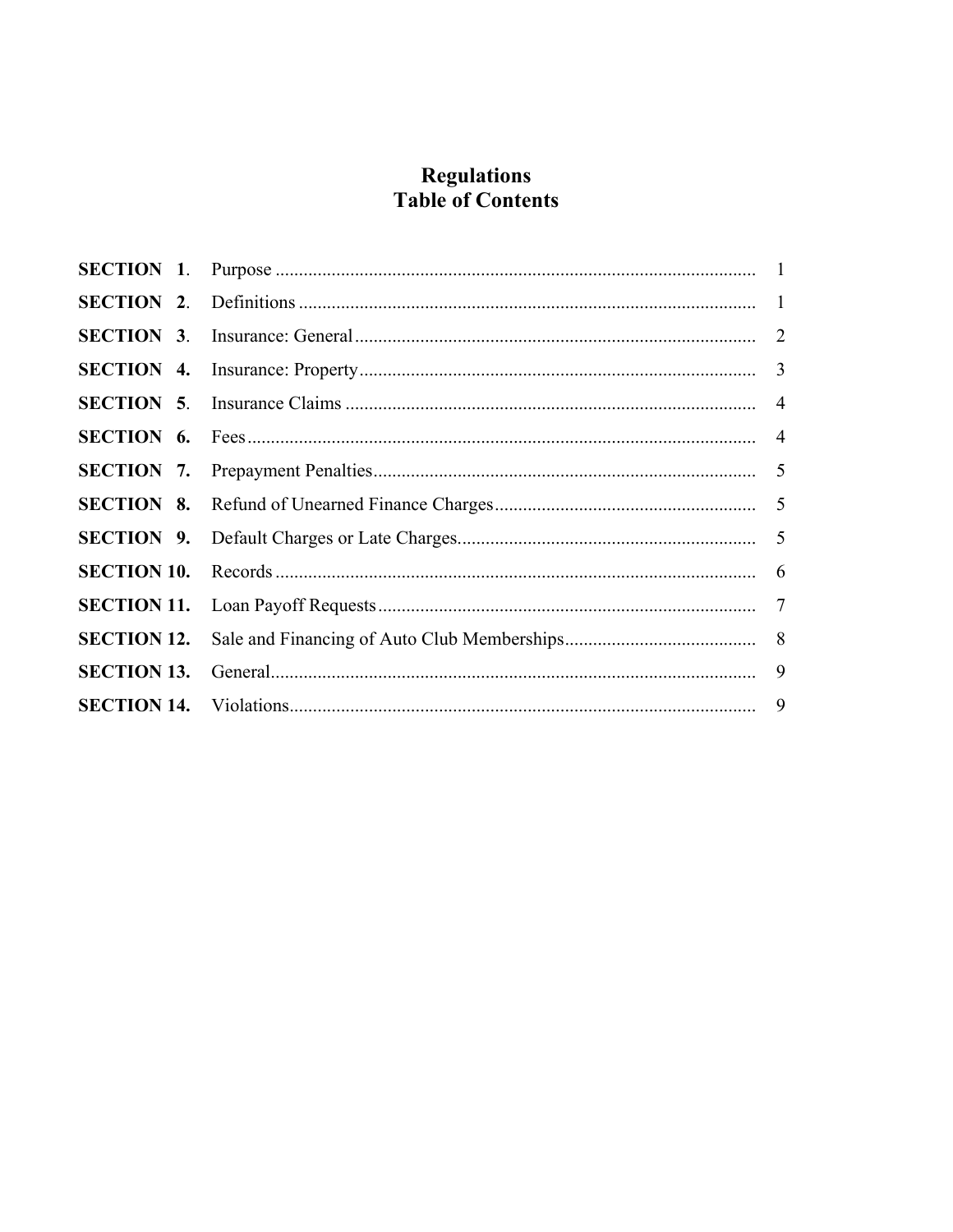#### **State of Mississippi Department of Banking and Consumer Finance Consumer Finance Division**

#### **REGULATIONS FOR THE SMALL LOAN REGULATORY LAW AND THE SMALL LOAN PRIVILEGE TAX LAW**

#### **SECTION 1. Purpose**

These Regulations are promulgated pursuant to Miss. Code Ann. §75-67-129 of the Small Loan Regulatory Law, Miss. Code Ann. §75-67-243 of the Small Loan Privilege Tax Law, and other applicable statutes to establish administrative procedures required by the Department of Banking and Consumer Finance and shall be applicable to Licensees under the Small Loan Privilege Tax Law and to transactions covered by the Small Loan Regulatory Law. These Regulations are not intended to create any private right, remedy, or cause of action in favor of any borrower or against any Licensee, nor are these Regulations intended to apply to any business transaction of a Licensee not covered by Mississippi Law. While these Regulations are intended to and do supersede all prior Rules, Regulations and Guidelines of the Department of Banking and Consumer Finance, these Regulations are intended only to clarify the existing law (both statutory and regulatory) governing the small loan business. These Regulations do not create any new or substantive rights in favor of any borrower or against any Licensee, regardless of whether the loan was made prior to or after the effective date of these Regulations.

#### **SECTION 2. Definitions**

The following words and phrases, when used in these Regulations or in the related statutes shall, for the purposes of these Regulations, have the meanings respectively ascribed to them in this section, except where the context clearly describes and indicates a different meaning:

- (a) "Actuarial Method" shall have the same meaning as it is used in the Federal Truth-In-Lending Act in determining the annual percentage rate.
- (b) "Commissioner" means the Commissioner of the Department of Banking and Consumer Finance of the State of Mississippi.
- (c) "Department" means the Department of Banking and Consumer Finance of the State of Mississippi.
- (d) "Licensee" means any person holding a license from the Department of Banking and Consumer Finance to conduct business under the Small Loan Privilege Tax Law and the Small Loan Regulatory Law.
- (e) "Loan" means a loan that is made to individuals primarily for personal, family or household purposes. Licensing under the Mississippi Small Loan Regulatory Law and Small Loan Privilege Tax Law does not apply to persons engaged in the business of extending credit to borrowers primarily for business or commercial purposes.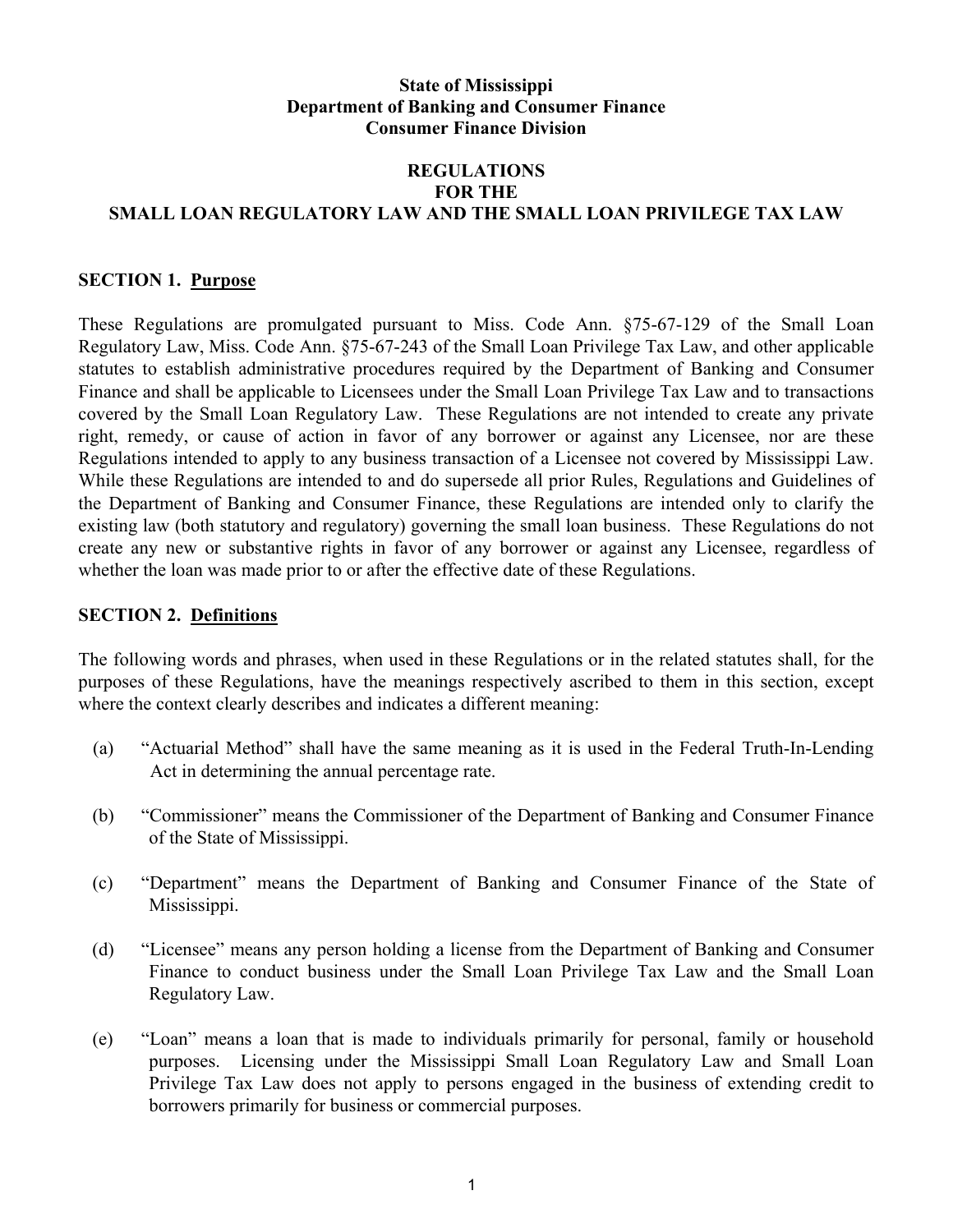- (f) "Pre-computed Loan" means a loan on which the finance charge is calculated for the entire term of the loan and added to the State Amount Financed to determine the total amount of payments.
- (g) "State Amount Financed" means the amount financed as defined by the Federal Truth-In-Lending Act and Regulation Z, plus the closing fee authorized by state law, including all charges in the amount of credit extended which are not a part of the finance charge, the total being the amount of credit which will be paid to the borrower or to another person on his behalf. The following are a part of the State Amount Financed and not a part of the finance charge: (i) actual cost of authorized insurance premiums (ii) closing costs excluded from the definition of finance charge by State law; and (iii) any reasonable fee paid to an attorney for the investigation of a title.
- (h) "State Contract Rate" means the annual percentage rate of the finance charge determined by the actuarial method for the term of the loan, calculated on the State Amount Financed, as defined herein.
- (i) "State Finance Charge" represents an amount paid by the debtor for receiving a loan that is calculated by using the State Contract Rate, the term of the note and the State Amount Financed.
- (j) "Term of Loan" means the period of time from the date of the loan through the scheduled date of the final payment.
- (k) "The Rule of 78's" is a formula used for calculating earnings and rebates for pre-computed loans.
- (l) "Total Amount of Note," "Total Amount of Loan," "Total Payments" and "Total Amount Repayable" each mean the total sum of payments to be paid by the borrower to the lender according to the schedule of payments.

#### **SECTION 3. Insurance: General**

- (a) All insurance policies issued by or through a Licensee or an agent of a Licensee shall be written only through insurance companies authorized to do business in the State of Mississippi and only through an insurance agent or broker licensed by the State of Mississippi. Only licensed agents or brokers shall solicit sales of insurance coverage. The insurance license of the agent or broker shall be current and conspicuously posted in the Licensee's office.
- (b) A Licensee shall not require additional insurance from or procure additional insurance for the borrower if the borrower furnishes to the lender evidence of insurance sufficient to protect the full amount of the lender's lien. Such evidence shall indicate that the premium has been paid and the certificate of insurance shall name the Licensee as loss payee.
- (c) A Licensee shall accept properly endorsed pre-existing insurance policies owned by the borrower at the time of the making of a loan.
- (d) Each Licensee shall maintain in its licensed office a copy of all insurance policies issued. Records for all policies issued by or through the Licensee or an agent of Licensee, shall indicate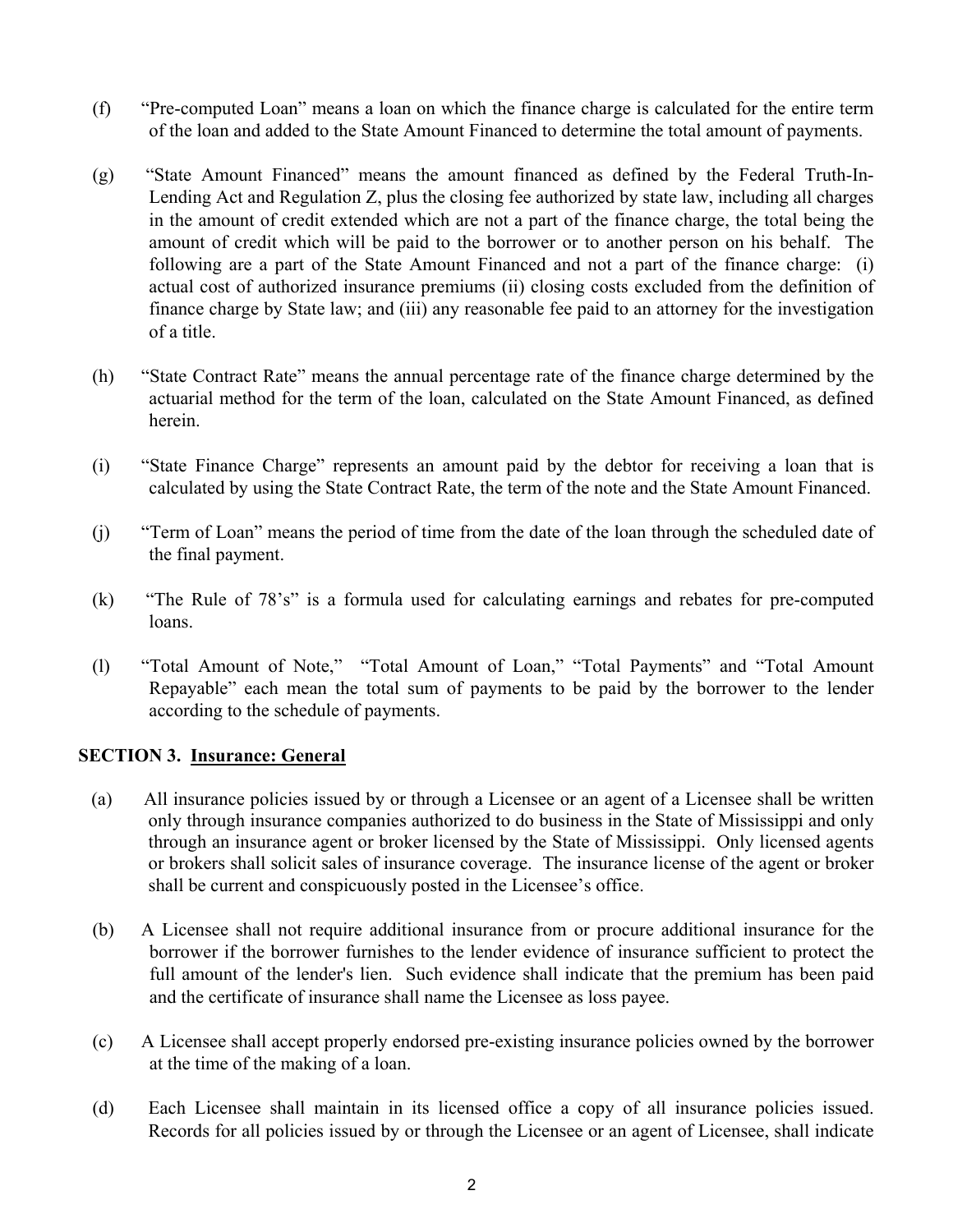the name and address of the insurance company and the insured borrower, name of second beneficiary, type of insurance, premium amount, amount of coverage, term of policy, and any property covered by such policy.

- (e) Each Licensee shall maintain a file in its licensed office containing all pertinent information regarding claims made under any insurance sold with proof of payment made to or on behalf of the borrower or designated beneficiary, or a signed receipt from the borrower or beneficiary acknowledging receipt of payment.
- (f) A copy of all documentation including the initial claim worksheet and all correspondence pertaining to an insurance claim shall be maintained for twenty-four (24) months after the date of the final transaction.
- (g) An original copy of the policy or certificate shall be given to the borrower and a copy shall be retained in the borrower's loan file.
- (h) A licensee shall maintain documentation of all insurance rates approved by the Mississippi Department of Insurance.
- (i) In the event of a loss, the Licensee shall, upon being notified by the borrower of such loss, promptly report such fact to the insurance company and when requested by the borrower, advise and assist the borrower in completing the necessary forms to report to the insurance company or its designated claim agent or representative. The Licensee shall exercise reasonable efforts to insure that such claim is processed without undue delay in accordance with the terms of the policy.
- (j) In the event of the payment of a loan in full one or more months prior to maturity date, whether by cash, new loan, renewal, or refinancing, the insurance policy(s) or certificates shall be cancelled and the borrowers shall be entitled to a refund of the unearned portion (in excess of \$2.00) of the premium on any property insurance written through the Licensee. Such refund shall be calculated under the Rule of 78's, unless the policy or certificate calls for a greater refund amount. Calculations shall be based from the date of the loan to the date the loan is paid-off. In calculating a Rule of 78's refund, one (1) day shall constitute a full month earned.

#### **SECTION 4. Insurance: Property**

Property insurance may be written in connection with any loan on which real or personal property is taken as collateral on the following terms and conditions:

 (a) Personal property insurance shall be written for an amount not to exceed the lesser of the total sum of payments to be paid by the borrower to the lender according to the schedule of payments or the value of the personal property. The Licensee may rely on borrower's representation of the value of personal property; however, if a motor vehicle is part of the collateral for the loan, its value may be established by a nationally recognized evaluation guide. The borrower shall furnish a list of collateral indicating the value of each item.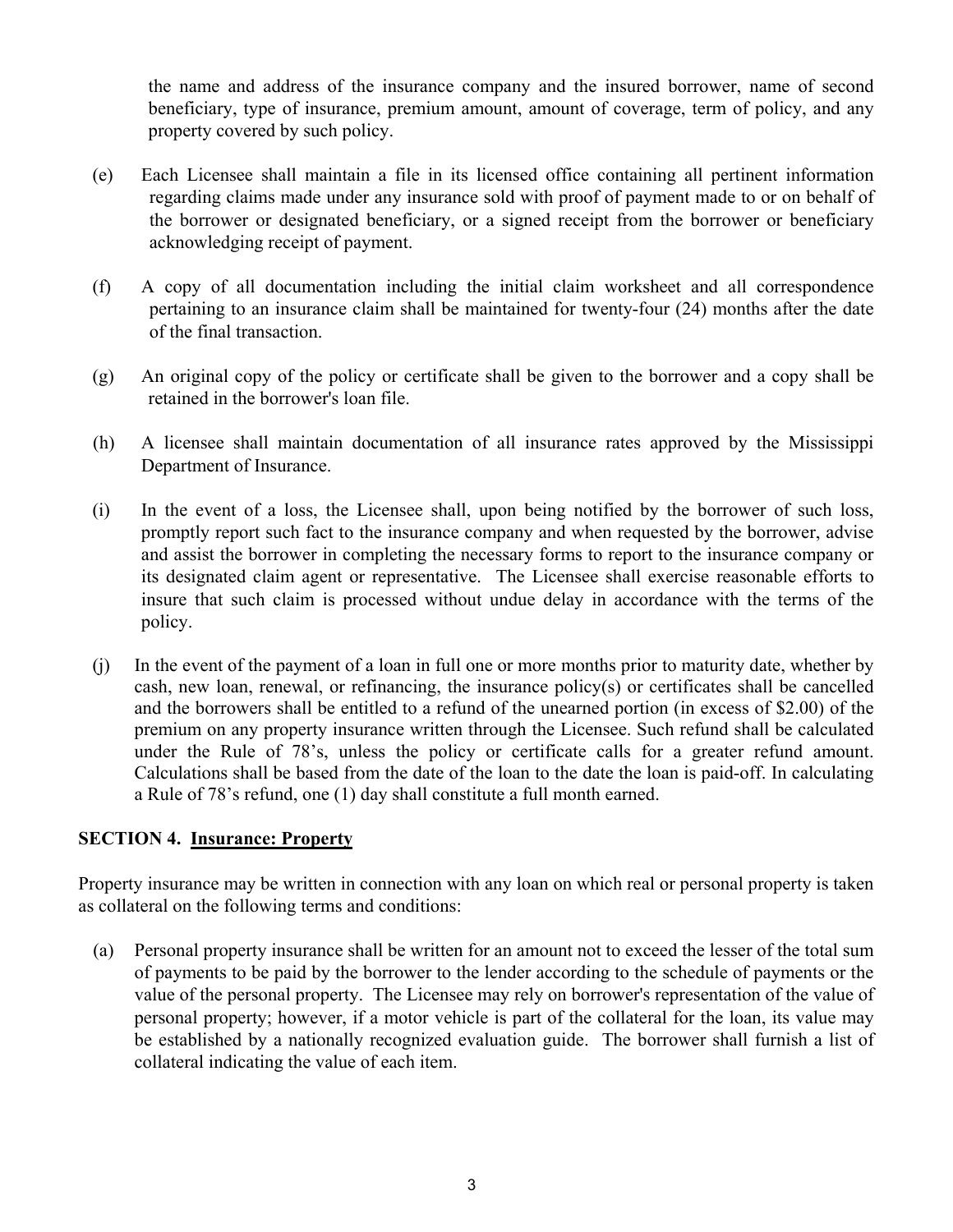(b) The original term of insurance must not exceed the contractual term of the loan. If the term and the amount of insurance is less than the term and the amount of loan, the term and amount of the insurance must be shown on the contract and on the ledger card and/or computer generated copy.

#### **SECTION 5. Insurance Claims**

A Licensee shall maintain the following information and documents for all insurance claims:

- (a) a Fire Marshal's report or dated published public notification of the fire or loss and a list of collateral covered by insurance with an individual valuation of each item pledged at the time of the loan closing for all claims on property insurance
- (b) a copy of the death certificate or a dated published public notification of the death for all claims on credit life insurance
- (c) an original paid check issued by the Licensee to the borrower or beneficiary and/or a copy of the check issued by the insurance company to the borrower or beneficiary indicating proper endorsements or a signed receipt from the borrower or beneficiary for benefits paid by the Licensee and/or insurance company indicating the total amount of the payment or refund
- (d) a copy of all insurance policies written in connection with a loan and a notification or certificate of cancellation of the policy
- (e) proof of refunds of any unearned premiums as of the date of the loss; In the event the insurance does not pay the loan in full, all other insurance policies may remain in effect until the loan is paid.
- (f) a copy of the borrower's payment history

#### **SECTION 6. Fees**

- (a) Closing Fee A licensee may contract for and charge a closing fee as follows: (i) for loans in the amount of Ten Thousand Dollars (\$10,000.00) or less, four percent (4%) of the total payments due on the loan or Twenty-five dollars (\$25.00), whichever is greater; (ii) for loans in an amount greater than Ten Thousand Dollars (\$10,000.00), a maximum charge of Five Hundred Dollars (\$500.00). Such closing fee shall not be part of the finance charge. Miss. Code Ann. §75-17- 21(3)
- (b) Appraisal Fee Licensees may charge the borrower the actual fee for appraising real property taken as collateral on loans secured by an interest in real property provided the appraiser is an unrelated third party. The appraisal fee shall not be a part of the finance charge and no portion thereof is refundable in the event of a prepayment. If the appraisal fee is paid from proceeds of the loan, such fee shall be a part of the State Amount Financed. However, this fee should not exceed the maximum amount shown on the Notification of Fees Schedule that is submitted annually to the Department of Banking and Consumer Finance by the Licensee. This fee must be shown on the ledger card or on a computer generated copy.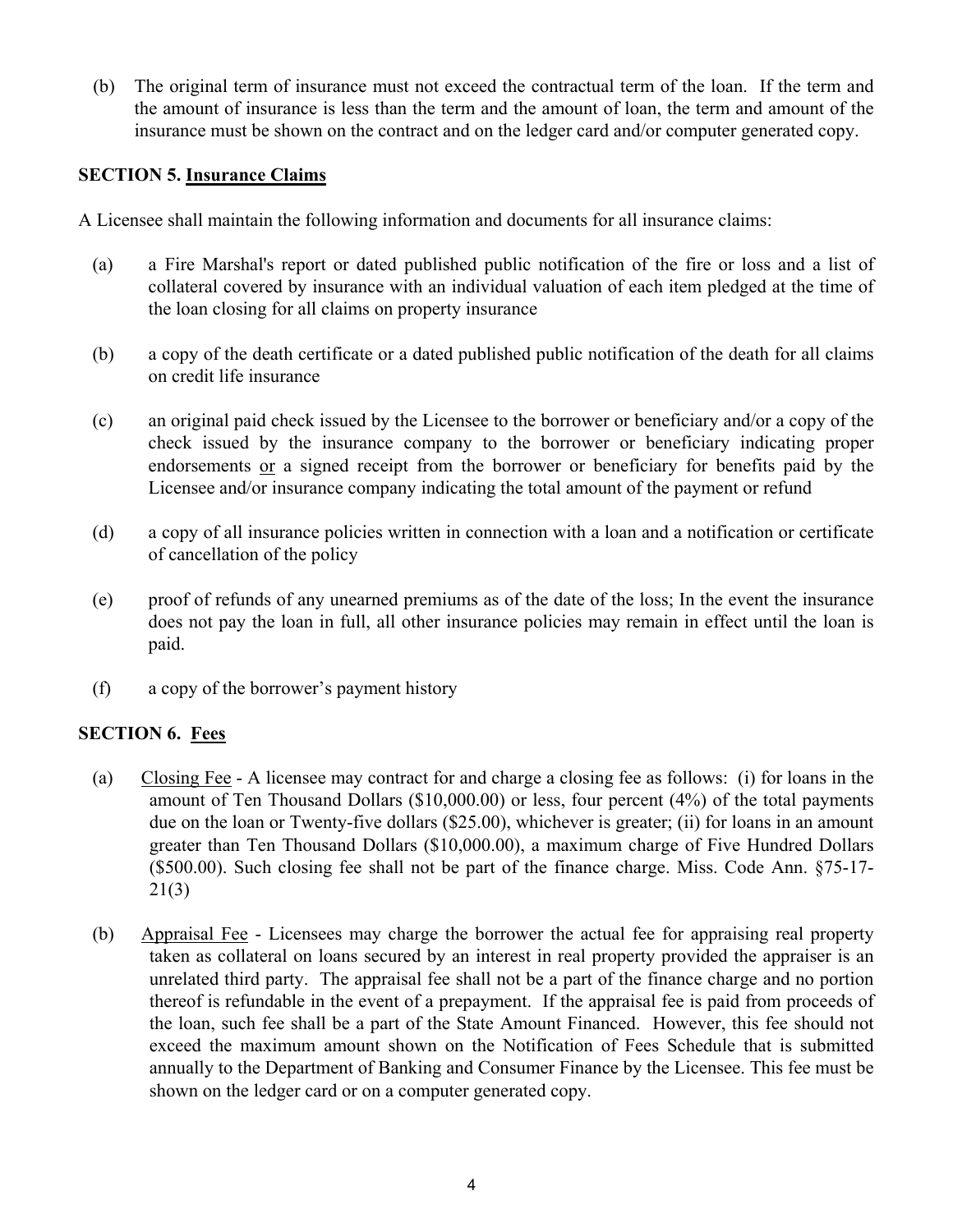- (c) Title Opinion A Licensee may charge a borrower, on loans of One Hundred Dollars (\$100.00) or more, a reasonable fee for the investigation of the title to any property given as security for a loan**.**  This fee must be paid by the Licensee to an attorney and should not exceed the maximum amount shown on the Notification of Fees Schedule that is submitted annually to the Department of Banking and Consumer Finance by the Licensee. This fee must be shown on the ledger card or on a computer generated copy.
- (d) Notary Public Fee A Licensee shall not charge or collect from a borrower any notary fee in connection with a loan.

## **SECTION 7. Prepayment Penalties**

In the event of the prepayment of a loan secured by an interest in real estate, the Licensee may charge a prepayment penalty not exceeding the amounts authorized by Miss. Code Ann. §75-17-31. A prepayment penalty may not be applied in the event of the prepayment of a loan by insurance proceeds or as a result of the renewal or the refinancing of a loan by the same Licensee. The prepayment penalty and amount must be shown on the paid-out ledger card or on a computer generated copy. For examination purposes, the Licensee must be able to identify the customers that were charged a prepayment penalty.

#### **SECTION 8. Refund of Unearned Finance Charges**

#### **Pre-computed Loans Only:**

When a pre-computed loan is paid in full prior to maturity, whether by cash, renewal, or otherwise, the borrower is entitled to a refund of \$1.00 or more of the unearned finance charges based on the Rule of 78's. The refund shall be calculated on the number of days by which the loan is paid in advance, less twenty (20) days.

- (a) If the prepayment is from the proceeds of insurance, the unearned finance charge may be calculated as of the date the insurance proceeds are actually received by the Licensee.
- (b) If there is a charge on the loan for additional days to the first payment (i.e. first payment extension charge) the following must be taken into consideration:
	- (i) If such charge was included in the first payment and the payoff is prior to the first payment due date, the first payment extension charge shall be fully refundable; or
	- (ii) If such charge was included throughout the term of the note, the first payment extension charge is refundable based on the Rule of 78's.

If a Licensee has a pre-computed loan with a term exceeding sixty-one (61) months, the Licensee is required to compute the refund based on a method that is at least as favorable to the consumer as the actuarial method.  $(15$  U.S.C.  $\S$  1615 $(b)$ )

#### **SECTION 9. Default Charges or Late Charges**

A default charge shall not be assessed after the date of loss for any loan paid from the proceeds of insurance coverage. Default charges shall not be deducted from any regular payment for the purpose of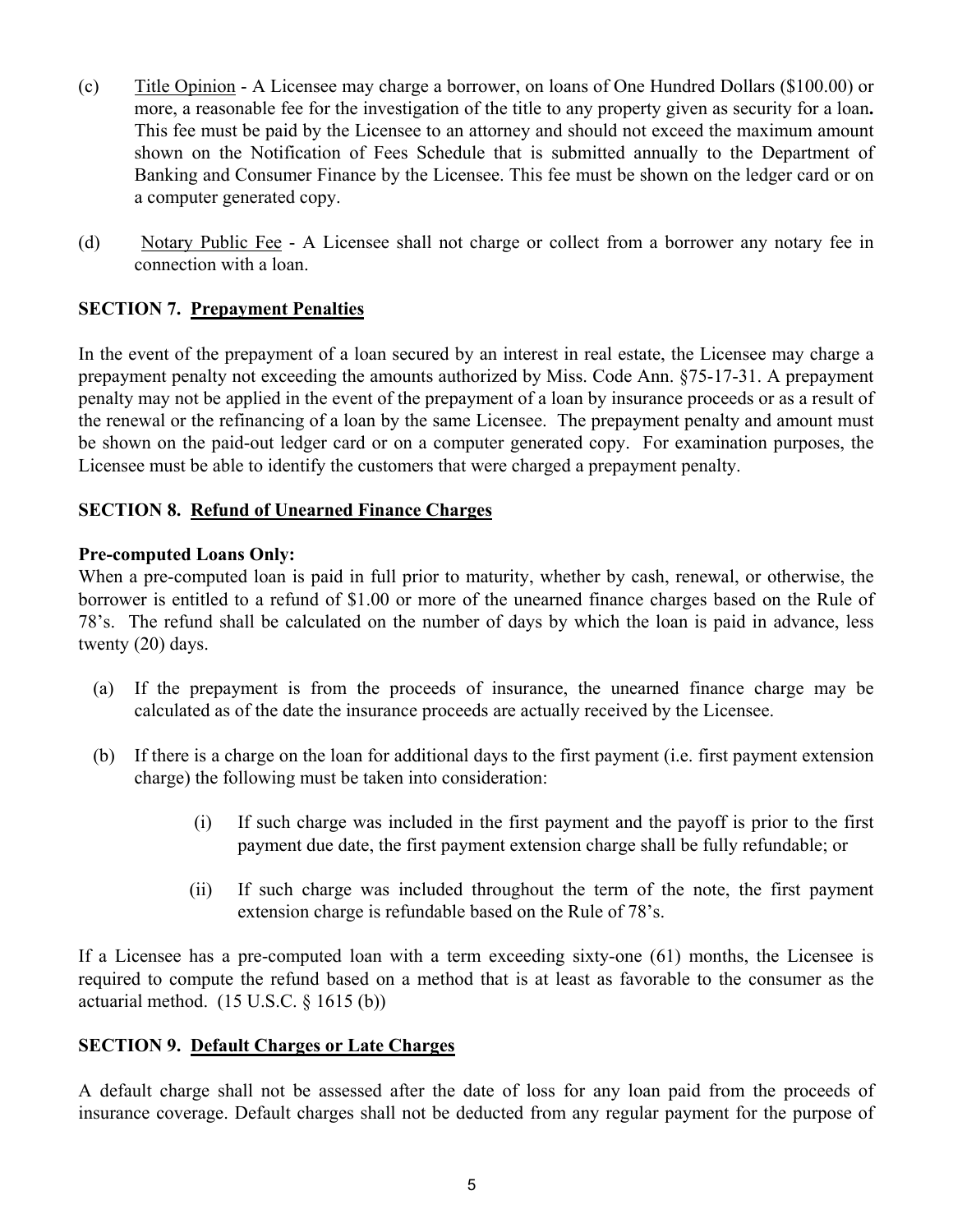creating an additional default charge. Either of the following methods may be used to assess a default charge and such charge must be disclosed on the written contract:

- (a) Five Percent (5%) Default Charge**:** any installment that is ten (10) days or more in default not to exceed **the lesser of** Five Dollars (\$5.00) **or** five percent (5%) of the portion of the payment in default. Miss. Code Ann. §75-17-15
- (b) Four Percent (4%) Default Charge**:** any installment that is more than fifteen (15) days in default not to exceed **the greater of** Five Dollars (\$5.00) **or** four percent (4%) of the portion of the payment in default. This charge shall not exceed Fifty Dollars (\$50.00) unless the amount of the loan exceeds One Hundred Thousand Dollars (\$100,000.00) and the term of the loan exceeds five (5) years. Miss. Code Ann. §75-17-27

## **SECTION 10. Records**

- (a) Each Licensee shall maintain certain files or records at its licensed location. The required documents and information listed below shall be maintained in separate folders with an appropriate index, filed alphabetically or numerically. Such records may be in the original form, in the form of computer printouts or on electronic media, if readily accessible for viewing on a screen with the capability of being promptly printed upon request. All records shall be maintained for twenty-four (24) months after the date of the final transaction.
- (b) A separate file for each principal borrower shall be maintained and shall contain all pertinent information and documents including but not limited to deed of trusts, security agreements, financing statements, promissory notes, insurance policies, deferment agreements, releases, cancellations, termination statements and disclosure statements. All documents pertaining to the loan shall contain the loan number.
- (c) A loan register or a copy of all disclosure statements shall be maintained in order according to date of loan.
- (d) The following information shall be maintained on a loan ledger or on a computer generated copy:
	- (1) name and address of the borrower and each co-borrower
	- (2) date of loan and loan number
	- (3) total amount of payments
	- (4) finance charges pursuant to Miss. Code Ann. §75-17-21
	- (5) closing fee pursuant to Miss. Code Ann. §75-17-21(3)
	- (6) State Contract Rate
	- (7) State Amount Financed
	- (8) dollar amount of default charge authorized by Section 9 of these Regulations
	- (9) deferral charge
	- (10) credit life insurance premium, coverage, and terms
	- (11) credit disability insurance premium, coverage, and terms
	- (12) other types of insurance premiums, coverage, and terms
	- (13) fees paid to public officials
	- (14) attorney fees for title search
	- (15) appraisal fees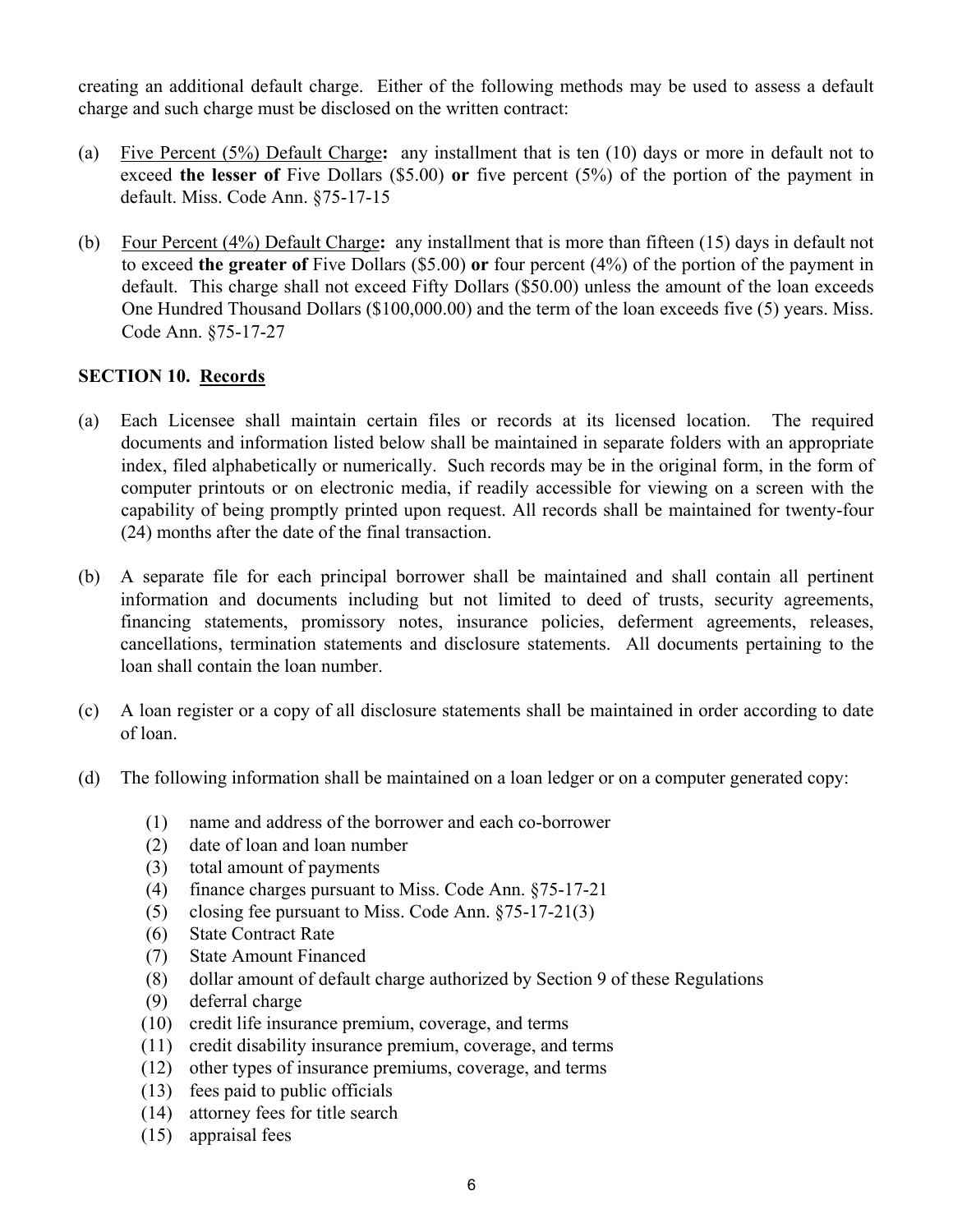- (16) terms of repayment
- (17) type of collateral
- (18) date of maturity
- (19) whether the loan is new, a renewal, or a remaking of a previous loan, and, if so, the account number of the previous loan
- (20) unpaid balance
- (21) amount and date of receipt of all payments
- (22) date and amount of all default charges imposed and date and amount of the payment thereof
- (23) payments from insurance proceeds
- (24) any information regarding litigation, repossession, or foreclosure pertaining to the loan and/or the collateral
- (25) for terminated loans:
	- (i) date of termination
	- (ii) whether terminated by payment, renewal or refinancing
	- (iii) any insurance claim payments
- (26) for loans terminated by renewal, remaking or refinancing:
	- (i) loan number of renewal, remake or refinancing
	- (ii) refunds for unearned finance charge
	- (iii) refunds of any unearned insurance premiums
- (27) real estate prepayment penalty
- (e) Any errors in records shall be corrected by a correcting entry rather than by erasure or obliteration with appropriate entries evidencing why, when, and by whom such correcting entry was made.
- (f) All files and records shall be maintained separately so as to readily identify business transacted under the Small Loan Regulatory Law and Small Loan Privilege Tax Law.
- (g) Licensee shall document all overpayments by the borrower and proof of all refunds.
- (h) A check register shall be maintained in numerical order and the purpose of each check issued shall be indicated.
- (i) Licensee shall maintain a record of the itemization of the amount financed in the borrower's file.
- (j) Licensee shall maintain a register of all deferment charges which includes customer name, account number and date of deferment charge.

# **SECTION 11. Loan Payoff Requests**

A Licensee shall provide the loan payoff amount within three (3) business days of an oral or written request from a borrower or receipt from a third party of written proof of the borrower's authorization to disclose the loan payoff amount. A business day does not include a Saturday, Sunday or legal holiday. No fee may be charged for providing a payoff amount.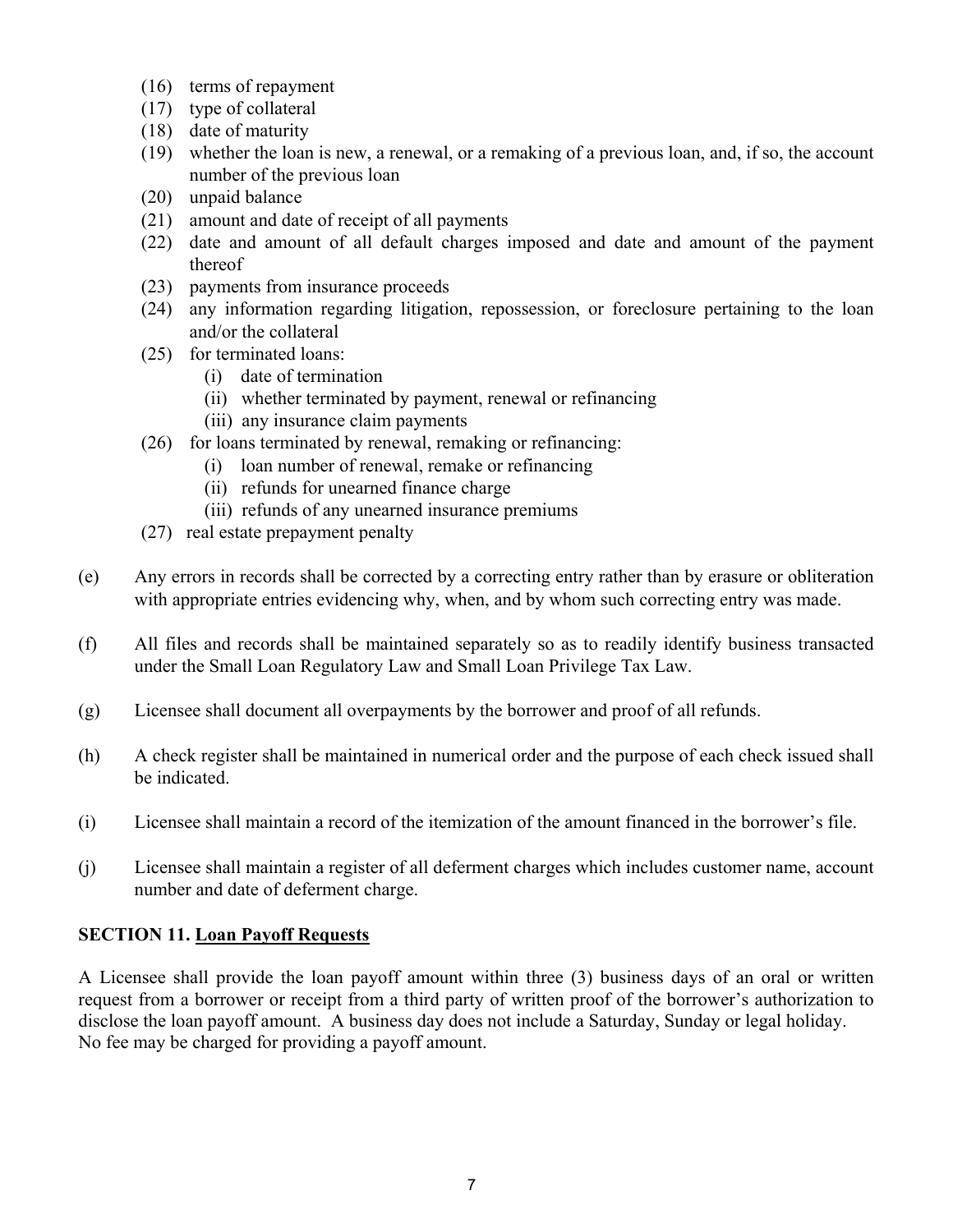## **SECTION 12. Sale and Financing of Auto Club Memberships \*(Effective July 1, 2006) \***

#### (a) Requirements for the Sale and Financing of Auto Club Memberships

- (1) The sale and financing of an auto club membership is strictly voluntary and shall never be made as a condition for the extension of credit or the granting of a loan.
- (2) Licensee may offer the borrower the opportunity to purchase an auto club membership only after the Licensee has fully approved a loan to the borrower.
- (3) Borrower must have a valid driver's license.
- (4) Borrower must certify that they own or lease at least one automobile.
- (5) Auto club membership applications must be signed by the borrower and a copy of the application must be maintained in the borrower's file.
- (6) A copy of the auto club service contract must be given to the borrower and such agreement must contain the name and address of the auto club company, the various services to be provided to the customer by the auto club company and any fees to be charged to the borrower.
- (7) Borrower shall have the option of paying the auto club membership dues by using funds other than loan proceeds.
- (8) Auto club companies must be licensed with the Mississippi Department of Insurance.
- (9) Auto club agents must be licensed with the Mississippi Department of Insurance and proof of such licensing must be maintained at the Licensee's office.

#### (b) Disclosure Statement

A disclosure statement must be given to the borrower at the time of purchase and the statement must be initialed or signed by the borrower. The disclosure statement must include the following information:

"You are entitled to pay the cost of the auto club membership by using funds other than loan proceeds."

"If you finance the auto club membership fee with your loan, please be advised that you will pay additional interest charges as a result."

"Do you already have an active auto club membership with this same auto club company, sold to you by this consumer finance company? If so, do you understand that you are purchasing another auto club membership and, therefore, extending the term of your existing membership?"

"You may cancel your auto club membership within thirty (30) days after the date of purchase and receive a full refund if you have not used any of the services provided through the auto club membership."

The following statement must be in bold type immediately above the borrower's signature: "**NOTICE TO BORROWER: Purchase of this auto club membership is optional and is not required as a condition of this loan. Failure to purchase this auto club membership will not affect the lender's approval of the loan or the receipt of the loan by the borrower."**

#### (c) Cancellations

Members may cancel their auto club membership within thirty (30) days after the date of purchase and receive a full refund of the membership fee if the member has not used any of the services provided through the auto club membership. If canceled after thirty (30) days from the date of purchase, refunds will be pro-rated for the unused months on the membership.